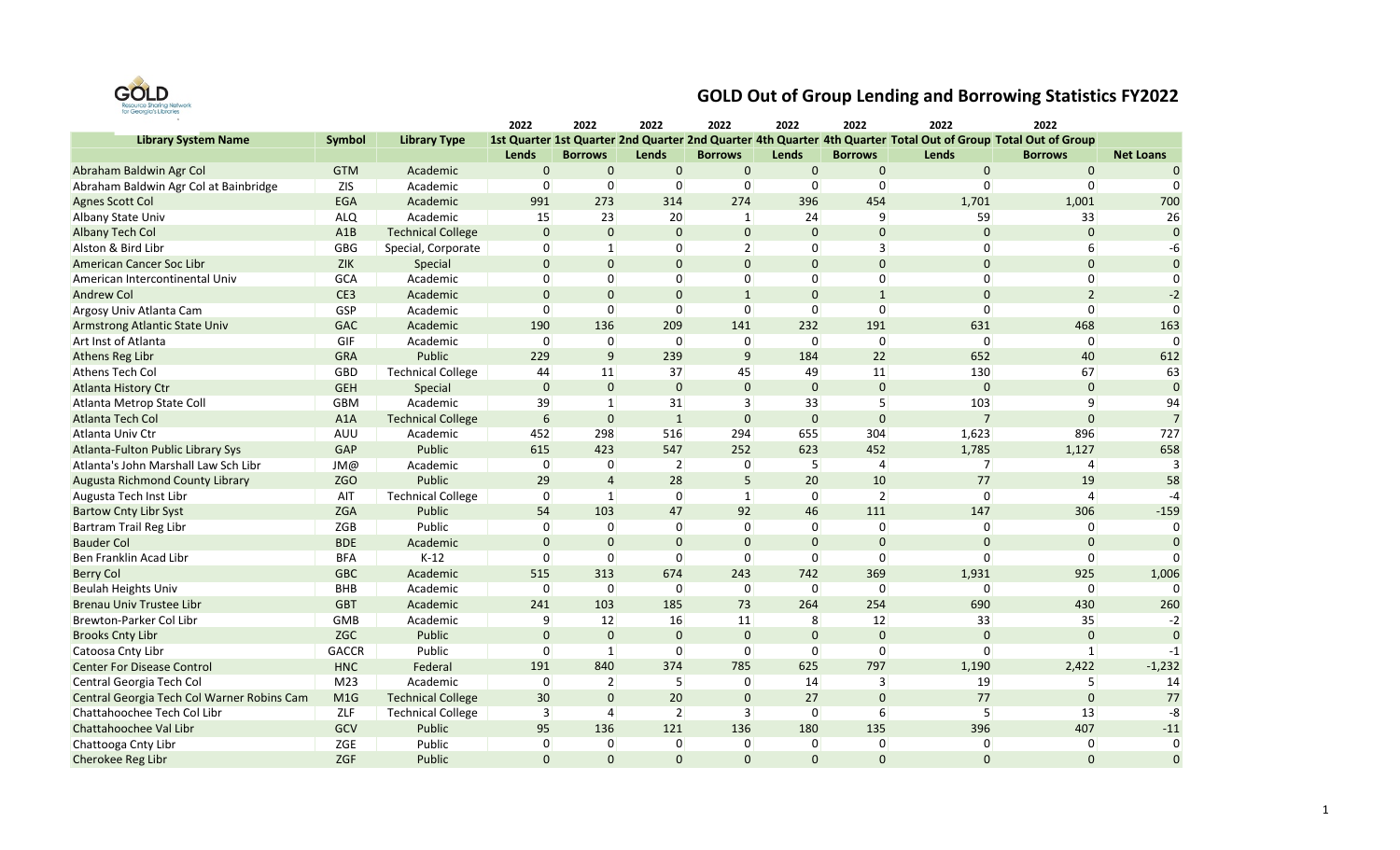

|                                          |                  |                          | 2022           | 2022           | 2022           | 2022           | 2022        | 2022           | 2022                                                                                                          | 2022           |                  |
|------------------------------------------|------------------|--------------------------|----------------|----------------|----------------|----------------|-------------|----------------|---------------------------------------------------------------------------------------------------------------|----------------|------------------|
| <b>Library System Name</b>               | <b>Symbol</b>    | <b>Library Type</b>      |                |                |                |                |             |                | 1st Quarter 1st Quarter 2nd Quarter 2nd Quarter 4th Quarter 4th Quarter Total Out of Group Total Out of Group |                |                  |
|                                          |                  |                          | Lends          | <b>Borrows</b> | Lends          | <b>Borrows</b> | Lends       | <b>Borrows</b> | Lends                                                                                                         | <b>Borrows</b> | <b>Net Loans</b> |
| Chestatee Reg Libr Syst                  | C8Y              | Public                   | 78             | 35             | 69             | 28             | 95          | 25             | 242                                                                                                           | 88             | 154              |
| Children's Healthcare of Atlanta         | CE4              | Special, Medical         | $\mathbf 0$    | $\mathbf 0$    | $\mathbf{0}$   | $\mathbf{0}$   | $\mathbf 0$ | $\pmb{0}$      | $\mathbf 0$                                                                                                   | $\bf 0$        | $\mathbf{0}$     |
| City of Savannah Ga, Municipal Res Libr  | GSG              | Local                    | 0              | $\overline{0}$ | $\overline{0}$ | $\overline{0}$ | 0           | 0              | $\Omega$                                                                                                      | 0              | $\Omega$         |
| <b>Clayton Cnty Libr Syst</b>            | <b>ZGH</b>       | Public                   | 136            | 5              | 134            | $\overline{4}$ | 87          | 5              | 357                                                                                                           | 14             | 343              |
| Clayton State Univ                       | GMJ              | Academic                 | 281            | 56             | 162            | 42             | 364         | 81             | 807                                                                                                           | 179            | 628              |
| <b>Coastal Plains Reg Libr</b>           | ZGI              | Public                   | 54             | $\mathbf{0}$   | 70             | $\mathbf{1}$   | 69          | $\overline{2}$ | 193                                                                                                           | 3              | 190              |
| Cobb Cnty Libr Syst                      | ZGJ              | Public                   | 134            | 158            | 147            | 209            | 214         | 224            | 495                                                                                                           | 591            | $-96$            |
| <b>College of Coastal Georgia</b>        | <b>GBB</b>       | Academic                 | 23             | 54             | 21             | 44             | 30          | 47             | 74                                                                                                            | 145            | $-71$            |
| Columbia Theol Seminary                  | GCL              | Academic                 | 23             | 48             | 78             | 65             | 78          | 35             | 179                                                                                                           | 148            | 31               |
| <b>Columbus State Univ</b>               | GCO              | Academic                 | 84             | 149            | 97             | 90             | 115         | 122            | 296                                                                                                           | 361            | $-65$            |
| Columbus Tech Col Libr                   | <b>GACTC</b>     | <b>Technical College</b> | 13             | 4              | $\overline{2}$ | 0              | 5           | 0              | 20                                                                                                            | 4              | 16               |
| Conyers Rockdale Libr Syst               | GE <sub>2</sub>  | Public                   | 78             | $\mathbf{0}$   | 56             | $\Omega$       | 55          | $\Omega$       | 189                                                                                                           | $\mathbf 0$    | 189              |
| Covenant Col                             | <b>TLE</b>       | Academic                 | 107            | 97             | 109            | 128            | 96          | 183            | 312                                                                                                           | 408            | $-96$            |
| <b>Coweta Cnty Libr Sys</b>              | <b>GACCL</b>     | Public                   | $\mathbf 0$    | 10             | $\mathbf 0$    | 20             | $\pmb{0}$   | 13             | $\mathbf 0$                                                                                                   | 43             | $-43$            |
| Dalton State Col                         | ZHY              | Academic                 | 0              | 53             | 46             | 46             | 20          | 110            | 66                                                                                                            | 209            | $-143$           |
| <b>Darton State Coll</b>                 | ZIU              | Academic                 | 9              | $\overline{2}$ | 14             | $\mathbf 0$    | 26          | $\overline{4}$ | 49                                                                                                            | 6              | 43               |
| Dekalb Libr Syst                         | GDK              | Public                   | 357            | 108            | 343            | 89             | 438         | 132            | 1,138                                                                                                         | 329            | 809              |
| <b>Dekalb Medical</b>                    | <b>ZIO</b>       | Special, Medical         | $\Omega$       | $\mathbf 0$    | 0              | $\Omega$       | $\Omega$    | $\mathbf{0}$   | $\Omega$                                                                                                      | $\mathbf 0$    | $\Omega$         |
| Dekalb Sch Prof Libr                     | FR <sub>6</sub>  | $K-12$                   | 0              | 7              | $\overline{0}$ | 6              | 0           | 16             | 0                                                                                                             | 29             | $-29$            |
| Desoto Trail Reg Libr                    | ZGL              | Public                   | $\Omega$       | $\mathbf{0}$   | $\Omega$       | $\Omega$       | $\Omega$    | $\mathbf{0}$   | $\Omega$                                                                                                      | $\mathbf 0$    | $\Omega$         |
| Devry Univ Libr, Decatur                 | GG <sub>2</sub>  | Academic                 | 0              | 0              | $\overline{0}$ | 0              | 0           | 0              | $\Omega$                                                                                                      | 0              | $\Omega$         |
| Dougherty Pub Libr                       | ZGN              | Public                   | 353            | 22             | 161            | $\overline{7}$ | 74          | 5              | 588                                                                                                           | 34             | 554              |
| East Georgia State Coll                  | ZII              | Academic                 | $\overline{7}$ | 11             | $\overline{9}$ | $\overline{7}$ | 38          | 6              | 54                                                                                                            | 24             | 30               |
| <b>Elbert Cnty Libr</b>                  | ZGP              | Public                   | 20             | $\overline{2}$ | 14             | $\overline{2}$ | 22          | $\mathbf{1}$   | 56                                                                                                            | 5              | 51               |
| <b>Emmanuel Col Libr</b>                 | CE5              | Academic                 | 30             | 23             | 54             | 17             | 55          | 19             | 139                                                                                                           | 59             | 80               |
| <b>Emory Univ</b>                        | <b>EMU</b>       | Academic                 | 2,600          | 695            | 2,406          | 543            | 2,306       | 726            | 7,312                                                                                                         | 1,964          | 5,348            |
| Emory Univ, Oxford Col                   | EMO              | Academic                 | 72             | 60             | 124            | 19             | 93          | 59             | 289                                                                                                           | 138            | 151              |
| Ems Tech, Inc                            | ZIA              | Special, Corporate       | $\mathbf 0$    | $\mathbf 0$    | 0              | $\mathbf 0$    | $\mathbf 0$ | $\mathbf 0$    | $\mathbf 0$                                                                                                   | $\mathbf 0$    | $\Omega$         |
| Federal Rsv Bank of Atlanta              | GFR              | Federal                  | 0              | $\overline{0}$ | $\overline{0}$ | $\overline{4}$ | 0           | 0              | 0                                                                                                             | 4              | $-4$             |
| Fernbank Sci Ctr                         | GFS              | $K-12$                   | $\mathbf{0}$   | $\mathbf 0$    | 0              | $\mathbf{0}$   | $\mathbf 0$ | $\mathbf 0$    | $\mathbf 0$                                                                                                   | $\mathbf 0$    | $\Omega$         |
| Fitzgerald Ben Hill Cnty Libr            | ZGQ              | Public                   | 0              | $\mathbf 0$    | $\overline{0}$ | 0              | 0           | 0              | $\Omega$                                                                                                      | $\Omega$       | 0                |
| Flint River Reg Libr                     | ZGR              | Public                   | 17             | $\overline{4}$ | 16             | $\overline{9}$ | 25          | $\overline{7}$ | 58                                                                                                            | 20             | 38               |
| Forsyth Cnty Pub Libr                    | Y32              | Public                   | 275            | 1,250          | 276            | 1,017          | 329         | 1,156          | 880                                                                                                           | 3,423          | $-2,543$         |
| Fort Gordon, Woodworth Consolidated Libr | TTJ              | Federal                  | $\overline{7}$ | 25             | 9              | 43             | 17          | 49             | 33                                                                                                            | 117            | $-84$            |
| Fort Stewart, Hunter Aaf Libr Syst       | APT              | Federal                  | 39             | 11             | 41             | 12             | 64          | 30             | 144                                                                                                           | 53             | 91               |
| Fort Val State Univ                      | GFV              | Academic                 | $\mathbf{0}$   | 12             | 0              | $\overline{3}$ | $\mathbf 0$ | $\pmb{0}$      | $\pmb{0}$                                                                                                     | 15             | $-15$            |
| Ft Benning Gen Libr, Sayers Mem Libr     | <b>TTX</b>       | Federal                  | 0              | 18             | $\overline{0}$ | 0              | 0           | 0              | 0                                                                                                             | 18             | $-18$            |
| <b>Fulton Cnty Law Libr</b>              | F <sub>2</sub> L | Local                    | $\pmb{0}$      | $\pmb{0}$      | 0              | $\mathbf{0}$   | $\pmb{0}$   | $\pmb{0}$      | $\mathbf 0$                                                                                                   | $\pmb{0}$      | $\mathbf 0$      |
| Fulton Cnty Sch, P D West Prof Libr      | ZIN              | $K-12$                   | $\Omega$       | $\Omega$       | $\Omega$       | $\Omega$       | $\Omega$    | $\Omega$       | $\Omega$                                                                                                      | $\Omega$       | $\Omega$         |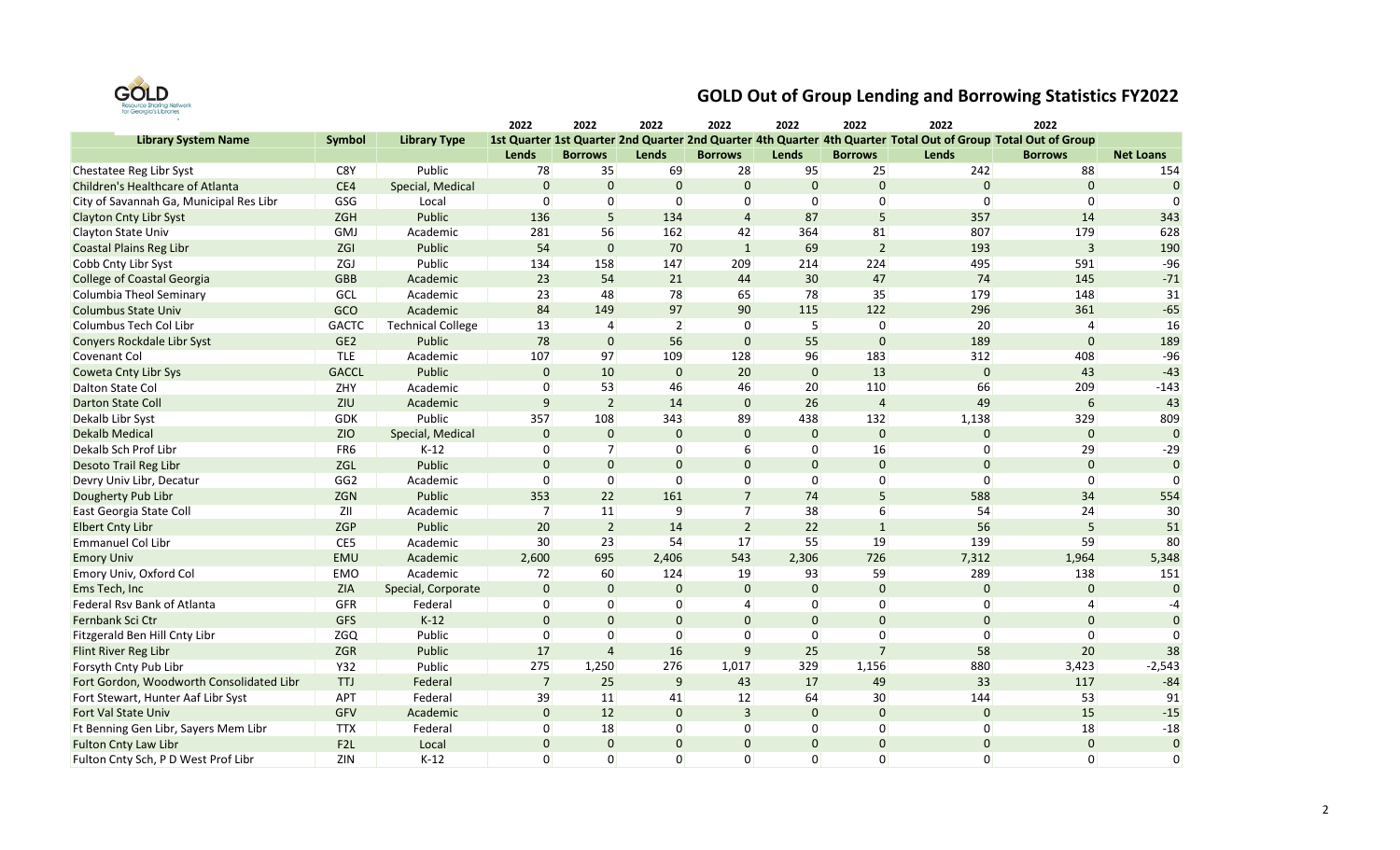

|                                       |                 |                          | 2022           | 2022           | 2022           | 2022           | 2022           | 2022           | 2022                                                                                                          | 2022           |                  |
|---------------------------------------|-----------------|--------------------------|----------------|----------------|----------------|----------------|----------------|----------------|---------------------------------------------------------------------------------------------------------------|----------------|------------------|
| <b>Library System Name</b>            | Symbol          | <b>Library Type</b>      |                |                |                |                |                |                | 1st Quarter 1st Quarter 2nd Quarter 2nd Quarter 4th Quarter 4th Quarter Total Out of Group Total Out of Group |                |                  |
|                                       |                 |                          | Lends          | <b>Borrows</b> | Lends          | <b>Borrows</b> | Lends          | <b>Borrows</b> | Lends                                                                                                         | <b>Borrows</b> | <b>Net Loans</b> |
| Gainesville State Col                 | GGG             | Academic                 | $\mathbf{0}$   | $\mathbf 0$    | $\mathbf 0$    | $\mathbf 0$    | $\mathbf 0$    | $\mathbf 0$    | $\mathbf{0}$                                                                                                  | $\mathbf 0$    | $\Omega$         |
| Georgia Col & State Univ              | GGC             | Academic                 | 167            | 360            | 136            | 296            | 148            | 303            | 451                                                                                                           | 959            | $-508$           |
| Georgia Dept of Arch                  | GDZ             | Government (State)       | $\mathbf 0$    | $\mathbf 0$    | $\mathbf 0$    | $\mathbf 0$    | $\mathbf{0}$   | $\mathbf{0}$   | $\Omega$                                                                                                      | $\mathbf{0}$   | $\Omega$         |
| Georgia Highlands Col                 | FQ8             | Academic                 | 34             | 39             | 19             | 19             | 29             | 20             | 82                                                                                                            | 78             |                  |
| Georgia Inst of Tech                  | GAT             | Academic                 | 438            | 560            | 322            | 410            | 391            | 632            | 1,151                                                                                                         | 1,602          | $-451$           |
| Georgia Mil Col, Sibley-Cone Mem Libr | ZIG             | Academic                 | $\mathbf{1}$   | $\mathbf{0}$   | 16             | $\mathbf{1}$   | 15             | 33             | 32                                                                                                            | 34             | $-2$             |
| Georgia Northwestern Tech Col         | C7V             | <b>Technical College</b> | $\mathbf 0$    | $\mathbf 0$    | $\overline{2}$ | $\Omega$       | $\mathbf{1}$   | $\mathbf{0}$   | $\overline{3}$                                                                                                | $\mathbf{0}$   | $\overline{3}$   |
| Georgia Perimeter Col                 | GCD             | Academic                 | $\Omega$       | $\overline{0}$ | 0              | $\Omega$       | $\Omega$       | $\Omega$       | $\Omega$                                                                                                      | $\Omega$       | $\Omega$         |
| Georgia Piedmont Tech Coll            | <b>DKN</b>      | Academic                 | $\mathbf{0}$   | $\mathbf 0$    | $\mathbf 0$    | $\overline{0}$ | $\pmb{0}$      | $\mathbf 0$    | $\mathbf 0$                                                                                                   | $\mathbf 0$    | $\mathbf{0}$     |
| Georgia Power Res Libr                | ZKW             | Special, Corporate       | $\overline{0}$ | $\overline{0}$ | $\overline{0}$ | $\mathbf 0$    | $\mathbf 0$    | $\mathbf 0$    | 0                                                                                                             | $\overline{0}$ | $\Omega$         |
| Georgia Pub Safety Training Ctr Libr  | ZLD             | Special                  | $\bf 0$        | $\mathbf 0$    | $\mathbf 0$    | $\Omega$       | $\pmb{0}$      | $\bf 0$        | $\mathbf{0}$                                                                                                  | $\pmb{0}$      | $\Omega$         |
| Georgia Publ Lib Serv                 | GSL             | Government (State)       | $\overline{0}$ | $\overline{0}$ | 0              | $\Omega$       | $\overline{0}$ | $\mathbf 0$    | $\Omega$                                                                                                      | $\Omega$       | $\Omega$         |
| Georgia Regents Univ                  | GJG             | Academic                 | 25             | 107            | 121            | 166            | 53             | 41             | 199                                                                                                           | 314            | $-115$           |
| Georgia Regents Univ Greenblatt Libr  | <b>GXM</b>      | Academic                 | 38             | 26             | 32             | 22             | 25             | 17             | 95                                                                                                            | 65             | 30               |
| Georgia Southern Univ                 | <b>GPM</b>      | Academic                 | 474            | 498            | 622            | 306            | 750            | 831            | 1,846                                                                                                         | 1,635          | 211              |
| Georgia Southwestern State Univ       | GHA             | Academic                 | 89             | 240            | 88             | 155            | 108            | 242            | 285                                                                                                           | 637            | $-352$           |
| Georgia State Univ                    | GSU             | Academic                 | 866            | 706            | 697            | 525            | 859            | 944            | 2,422                                                                                                         | 2,175          | 247              |
| Georgia State Univ, Law Libr          | GLL             | Academic                 | 36             | 39             | 27             | 44             | 16             | 23             | 79                                                                                                            | 106            | $-27$            |
| <b>Gordon State Coll</b>              | GGJ             | Academic                 | 54             | $\mathbf 0$    | 33             | $\overline{2}$ | 41             | $\overline{2}$ | 128                                                                                                           | $\overline{4}$ | 124              |
| Greater Clarks Hill Regn Libr Syst    | <b>CCPLG</b>    | Public                   | 19             | 8              | 18             | 9              | 27             | $\overline{4}$ | 64                                                                                                            | 21             | 43               |
| <b>Gwinnett Cnty Pub Libr</b>         | ZGX             | Public                   | 6              | 693            | 64             | 440            | 138            | 568            | 208                                                                                                           | 1,701          | $-1,493$         |
| Gwinnett Cnty Pub Sch                 | GGS             | $K-12$                   | 0              | $\overline{0}$ | 0              | $\Omega$       | $\mathbf 0$    | $\mathbf 0$    | 0                                                                                                             | $\overline{0}$ | $\Omega$         |
| <b>Gwinnett Health Syst</b>           | <b>GWIHS</b>    | Special, Medical         | $\mathbf 0$    | $\mathbf 0$    | $\mathbf{0}$   | $\Omega$       | $\mathbf{0}$   | $\mathbf{0}$   | $\mathbf{0}$                                                                                                  | $\mathbf 0$    |                  |
| <b>Gwinnett Tech Col</b>              | ZIE             | <b>Technical College</b> | $\overline{0}$ | $\overline{0}$ | $\overline{0}$ | $\Omega$       | 0              | $\mathbf 0$    | 0                                                                                                             | $\overline{0}$ | n                |
| <b>Gwinnett Univ Syst Ctr</b>         | GG4             | Academic                 | 134            | 42             | 101            | 35             | 128            | 74             | 363                                                                                                           | 151            | 212              |
| Hall Cnty Libr Syst                   | ZGG             | Public                   | 102            | 10             | 90             | 6              | 97             | 14             | 289                                                                                                           | 30             | 259              |
| <b>Hart Cnty Libr</b>                 | <b>ZGS</b>      | Public                   | $\mathbf 0$    | $\mathbf 0$    | $\mathbf 0$    | $\Omega$       | $\mathbf{0}$   | $\mathbf{0}$   | $\Omega$                                                                                                      | $\mathbf 0$    | $\Omega$         |
| Henry Cnty Libr Syst                  | GG7             | Public                   | 28             | $\mathbf{1}$   | 35             | $\mathbf 0$    | 41             | $\mathbf 0$    | 104                                                                                                           | 1              | 103              |
| Henry Gen Hosp Libr                   | ZKX             | Special, Medical         | $\mathbf 0$    | $\mathbf 0$    | $\mathbf{0}$   | $\Omega$       | $\Omega$       | $\bf 0$        | $\mathbf{0}$                                                                                                  | $\mathbf 0$    | $\Omega$         |
| Houston Cnty Pub Libr                 | ZGT             | Public                   | 0              | 8              | 0              | $\overline{a}$ | $\mathbf 0$    | $\overline{4}$ | $\Omega$                                                                                                      | 16             | $-16$            |
| Hunter, Maclean, Exley & Dunn, Pc     | GR <sub>3</sub> | Special, Corporate       | $\mathbf 0$    | $\mathbf 0$    | $\Omega$       | $\Omega$       | $\mathbf{0}$   | $\mathbf{0}$   | $\Omega$                                                                                                      | $\mathbf{0}$   | $\mathbf{0}$     |
| <b>Hunton &amp; Williams</b>          | <b>HUNWI</b>    | Special, Corporate       | $\Omega$       | $\overline{0}$ | 0              | $\mathbf{0}$   | $\Omega$       | 0              | $\Omega$                                                                                                      | $\Omega$       | $\Omega$         |
| <b>Instructional Media Ctr</b>        | GG5             | $K-12$                   | $\mathbf 0$    | $\mathbf 0$    | $\mathbf 0$    | $\Omega$       | $\mathbf{0}$   | $\mathbf{0}$   | $\Omega$                                                                                                      | $\mathbf 0$    | $\Omega$         |
| Jefferson Cnty Libr                   | ZGU             | Public                   | 43             | 5              | 38             | 3              | 48             | $\mathbf{1}$   | 129                                                                                                           | 9              | 120              |
| Jimmy Carter Libr                     | <b>JEC</b>      | Special                  | $\bf 0$        | $\mathbf 0$    | $\pmb{0}$      | $\Omega$       | $\pmb{0}$      | $\bf 0$        | $\mathbf 0$                                                                                                   | $\mathbf{0}$   | $\Omega$         |
| Joseph W Jones Ecological Res Ctr     | ZK3             | Special                  | $\mathbf 0$    | $\overline{0}$ | 0              | $\Omega$       | $\mathbf 0$    | $\mathbf 0$    | $\Omega$                                                                                                      | $\Omega$       | $\Omega$         |
| Kennesaw State Univ                   | <b>GKJ</b>      | Academic                 | 500            | 866            | 400            | 658            | 641            | 828            | 1,541                                                                                                         | 2,352          | $-811$           |
| Kinchafoonee Reg Libr                 | ZGV             | Public                   | 48             | $\mathbf{1}$   | 37             | $\mathbf{1}$   | 43             | $\mathbf{1}$   | 128                                                                                                           | 3              | 125              |
| Lagrange Col                          | GLG             | Academic                 | 103            | 24             | 105            | 18             | 153            | 38             | 361                                                                                                           | 80             | 281              |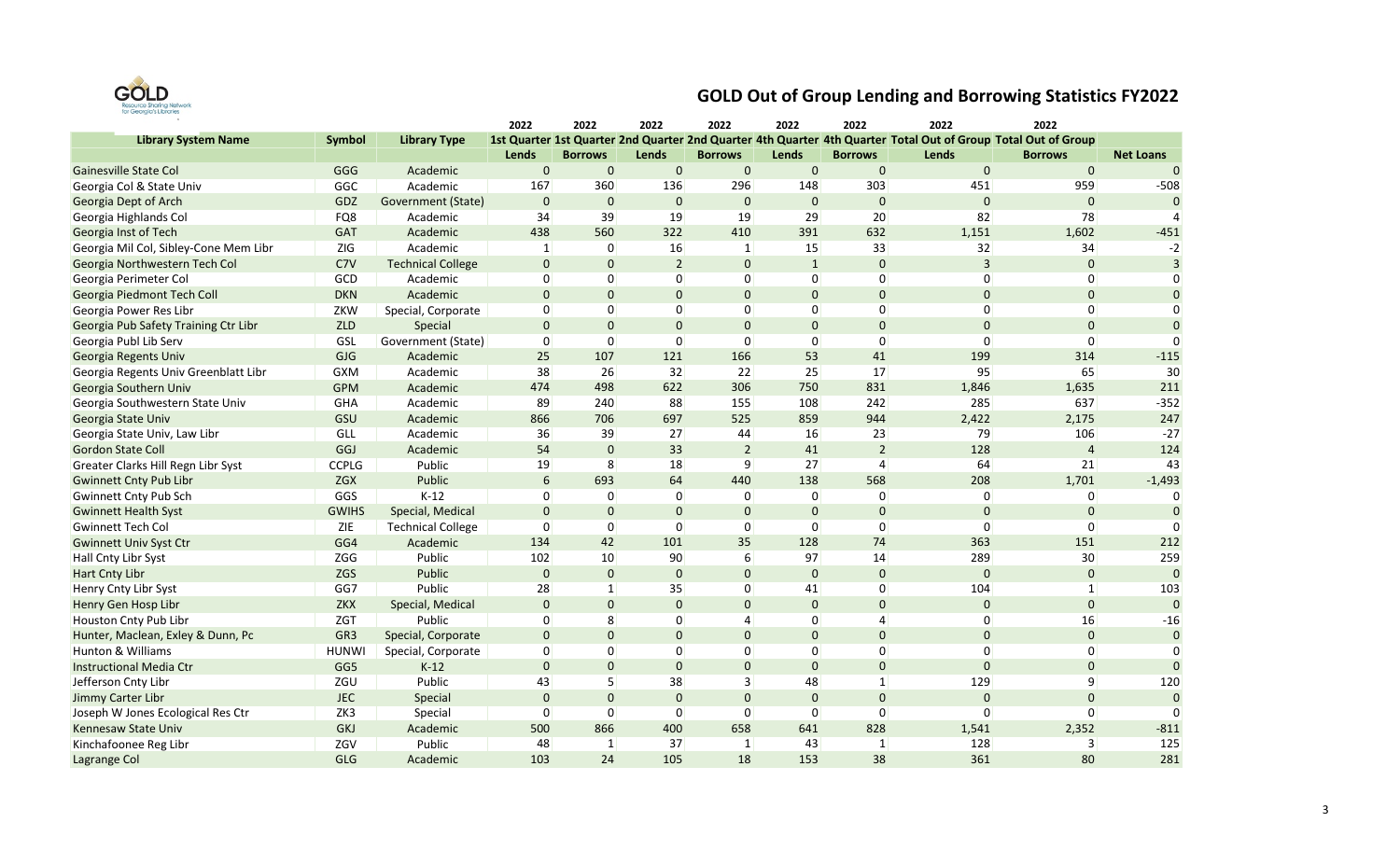

|                                          |              |                          | 2022           | 2022           | 2022            | 2022           | 2022            | 2022           | 2022                                                                                                          | 2022           |                  |
|------------------------------------------|--------------|--------------------------|----------------|----------------|-----------------|----------------|-----------------|----------------|---------------------------------------------------------------------------------------------------------------|----------------|------------------|
| <b>Library System Name</b>               | Symbol       | <b>Library Type</b>      |                |                |                 |                |                 |                | 1st Quarter 1st Quarter 2nd Quarter 2nd Quarter 4th Quarter 4th Quarter Total Out of Group Total Out of Group |                |                  |
|                                          |              |                          | Lends          | <b>Borrows</b> | Lends           | <b>Borrows</b> | Lends           | <b>Borrows</b> | Lends                                                                                                         | <b>Borrows</b> | <b>Net Loans</b> |
| Lake Blackshear Reg Libr                 | ZGW          | Public                   | $\overline{2}$ | $\overline{0}$ | $\overline{0}$  | $\mathbf 0$    | $\overline{0}$  | $\overline{0}$ | $\overline{2}$                                                                                                | $\overline{0}$ | $\overline{2}$   |
| Lanier Tech Coll                         | L7I          | <b>Technical College</b> | 8              | $\mathbf 0$    | 6               | $\overline{2}$ | 12              | $\overline{1}$ | 26                                                                                                            | $\overline{3}$ | 23               |
| Lee Cnty Pub Libr                        | LEP          | Public                   | $\mathbf{1}$   | $\overline{4}$ | $\Omega$        | $\overline{2}$ | $\Omega$        | $\overline{4}$ | $\mathbf{1}$                                                                                                  | 10             | -9               |
| Life Univ Libr And Lrng Res Ctr          | GE8          | Academic                 | 145            | $\overline{4}$ | 149             | 6              | 176             | 6              | 470                                                                                                           | 16             | 454              |
| Live Oak Pub Libr                        | GSC          | Public                   | 87             | 28             | 57              | 18             | 15              | 30             | 159                                                                                                           | 76             | 83               |
| Lockheed Aeronautical Syst Co, Georgia   | <b>GMG</b>   | Special                  | $\mathbf 0$    | $\mathbf 0$    | $\mathbf{0}$    | $\mathbf 0$    | $\mathbf{0}$    | $\mathbf 0$    | $\mathbf{0}$                                                                                                  | $\bf 0$        | $\Omega$         |
| Luther Rice Seminary                     | <b>GALRS</b> | Academic                 | $\overline{0}$ | $\mathbf{1}$   | $\overline{0}$  | $\overline{2}$ | 0               | $\mathbf{1}$   | $\Omega$                                                                                                      | $\overline{4}$ | -4               |
| Marshes of Glynn Librs                   | <b>MRGLN</b> | Public                   | 9              | 15             | 13              | 11             | 17              | 13             | 39                                                                                                            | 39             | $\Omega$         |
| Mcoe Hq Donovan Res Libr                 | <b>TSQ</b>   | Federal                  | $\overline{0}$ | $\vert$ 1      | 0               | $\Omega$       | $\mathbf 0$     | $\overline{7}$ | $\Omega$                                                                                                      | 8              | -8               |
| Medical Ctr of Cent Georgia              | G@M          | Special, Medical         | $\mathbf 0$    | $\mathbf{0}$   | $\mathbf{0}$    | $\mathbf 0$    | $\mathbf 0$     | $\mathbf 0$    | $\mathbf 0$                                                                                                   | $\mathbf 0$    | $\Omega$         |
| Mercer Univ Swilley                      | <b>GMA</b>   | Academic                 | $\mathbf 0$    | $\overline{0}$ | $\Omega$        | $\Omega$       | 0               | $\Omega$       | $\Omega$                                                                                                      | $\Omega$       | n                |
| Mercer Univ, Tarver Libr                 | <b>GMU</b>   | Academic                 | 323            | 722            | 245             | 629            | 272             | 893            | 840                                                                                                           | 2,244          | $-1,404$         |
| Middle Georgia Regn Libr                 | ZGY          | Public                   | 91             | 11             | 60              | $\overline{7}$ | 57              | 8              | 208                                                                                                           | 26             | 182              |
| Middle Georgia Regn Libr, Genealogy Dept | ZG@          | Public                   | $\overline{7}$ | $\mathbf{1}$   | 5               | $\overline{2}$ | $6\phantom{1}6$ | $\mathbf{1}$   | 18                                                                                                            | $\overline{4}$ | 14               |
| Middle Georgia State Coll Cochran Cam    | GMC          | Academic                 | 3              | 10             | 15              | 12             | $\overline{2}$  | 17             | 20                                                                                                            | 39             | $-19$            |
| Middle Georgia State Coll Dublin Cam     | WN9          | Academic                 | 5              | $\mathbf{0}$   | $\overline{3}$  | $\mathbf{1}$   | $\mathbf{1}$    | $\mathbf{0}$   | $\mathsf{q}$                                                                                                  | $\mathbf{1}$   | 8                |
| Middle Georgia State Coll Macon Cam      | GOM          | Academic                 | 56             | 95             | 54              | 75             | 70              | 54             | 180                                                                                                           | 224            | $-44$            |
| Mighty 8th Air Force Heritage Mus, The   | <b>ZLQ</b>   | Special                  | $\mathbf 0$    | $\mathbf 0$    | $\mathbf{0}$    | $\Omega$       | $\mathbf{0}$    | $\mathbf 0$    | $\Omega$                                                                                                      | $\mathbf{0}$   | $\mathbf{0}$     |
| Morehouse Sch of Med                     | GMS          | Academic                 | $\overline{0}$ | $\overline{0}$ | $\overline{0}$  | 0              | 0               | $\mathbf 0$    | 0                                                                                                             | 0              | $\Omega$         |
| Moultrie-Colquitt Cnty Libr              | ZGZ          | Public                   | 12             | 5              | 16              | $\overline{4}$ | 16              | $\mathbf 0$    | 44                                                                                                            | $\mathsf 9$    | 35               |
| Mountain Reg Libr                        | <b>ZHA</b>   | Public                   | 8              | $\overline{2}$ | 35              | $\overline{2}$ | 29              | $\overline{3}$ | 72                                                                                                            | 7              | 65               |
| Newton Cnty Libr Syst                    | <b>ZJF</b>   | Public                   | $\overline{2}$ | $\overline{3}$ | $\mathbf{1}$    | $\Omega$       | $\overline{4}$  | 8              | $\overline{7}$                                                                                                | 11             | $-4$             |
| North Georgia Tech Col                   | ZIF          | <b>Technical College</b> | 12             | $\vert$ 1      | 12              | 11             | 15              | 6              | 39                                                                                                            | 18             | 21               |
| Northeast Georgia Reg Libr               | ZHB          | Public                   | 37             | $\overline{2}$ | 38              | $\overline{3}$ | 32              | $\overline{4}$ | 107                                                                                                           | $\mathsf 9$    | 98               |
| Northside Hosp                           | <b>ZIC</b>   | Special, Medical         | $\mathbf 0$    | $\overline{0}$ | $\overline{0}$  | $\Omega$       | 0               | 0              | $\Omega$                                                                                                      | 0              | $\Omega$         |
| Northwest Georgia Reg Libr               | ZGK          | Public                   | 5              | $\mathbf{1}$   | 20              | $\mathbf 0$    | 26              | $\mathbf 0$    | 51                                                                                                            | $\mathbf{1}$   | 50               |
| Ocmulgee Reg Libr                        | ZHD          | Public                   | $\overline{0}$ | $\overline{0}$ | $\mathbf 0$     | 0              | $\mathbf 0$     | 0              | $\Omega$                                                                                                      | $\overline{0}$ | $\Omega$         |
| Oconee Reg Libr                          | ZHE          | Public                   | 95             | $\mathbf{0}$   | 120             | $\overline{2}$ | 83              | $\overline{3}$ | 298                                                                                                           | 5              | 293              |
| Ogeechee Tech Col                        | O9T          | <b>Technical College</b> | $\overline{0}$ | $\overline{0}$ | $\overline{0}$  | $\Omega$       | 0               | $\mathbf 0$    | $\Omega$                                                                                                      | $\Omega$       | $\Omega$         |
| <b>Oglethorpe Univ</b>                   | GOU          | Academic                 | 48             | 22             | 51              | 44             | 71              | 66             | 170                                                                                                           | 132            | 38               |
| Ohoopee Reg Libr                         | ZHF          | Public                   | $\overline{0}$ | $\overline{0}$ | $\overline{0}$  | 0              | 0               | $\mathbf 0$    | 0                                                                                                             | 0              | $\Omega$         |
| Okefenokee Reg Libr                      | ZHG          | Public                   | 8              | $\mathbf{0}$   | 16              | $\mathbf{1}$   | 18              | $\mathbf 0$    | 42                                                                                                            | $\mathbf{1}$   | 41               |
| Okefenokee Tech Coll Libr                | O8F          | <b>Technical College</b> | $\overline{0}$ | $\overline{0}$ | $\overline{0}$  | 0              | 0               | $\mathbf 0$    | 0                                                                                                             | 0              | $\Omega$         |
| Paine Col, Collins-Callaway Libr         | <b>PNE</b>   | Academic                 | $\mathbf{1}$   | $\mathbf{0}$   | $\overline{2}$  | $\mathbf{1}$   | $\overline{7}$  | $\overline{4}$ | 10                                                                                                            | 5              |                  |
| Peach Pub Libr                           | ZHH          | Public                   | $\mathbf{1}$   | 9              | 17              | $\Omega$       | 3               | 3              | 21                                                                                                            | 12             |                  |
| Phoebe Putney Mem Hosp, Med Libr         | ZIW          | Special, Medical         | $\mathbf 0$    | $\pmb{0}$      | $\pmb{0}$       | $\Omega$       | $\mathbf 0$     | $\mathbf 0$    | $\mathbf 0$                                                                                                   | $\mathbf{0}$   | $\mathbf{0}$     |
| Piedmont Col Libr                        | GE7          | Academic                 | 316            | 243            | 278             | 179            | 528             | 251            | 1,122                                                                                                         | 673            | 449              |
| Piedmont Reg Libr                        | ZHI          | Public                   | $\mathbf 0$    | $\mathbf{1}$   | $\mathbf 0$     | $\mathbf{1}$   | $\mathbf 0$     | $\mathbf{1}$   | $\mathbf 0$                                                                                                   | $\overline{3}$ | $-3$             |
| Pine Mountain Reg Libr                   | GBP          | Public                   | 41             | $\overline{0}$ | 30 <sup>°</sup> | $\Omega$       | 38              | $\Omega$       | 109                                                                                                           | $\Omega$       | 109              |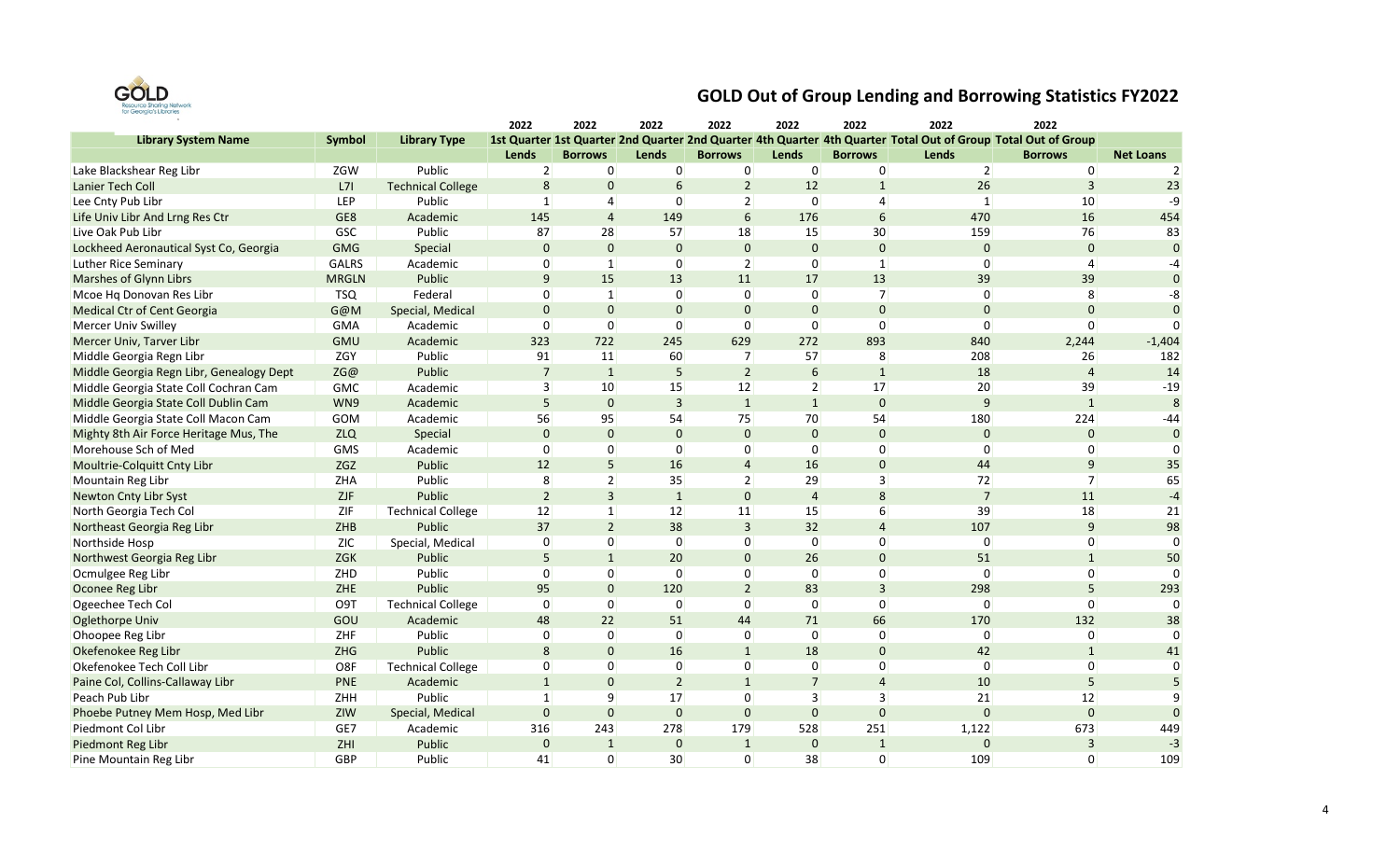

|                                              |                 |                          | 2022           | 2022              | 2022           | 2022           | 2022             | 2022           | 2022                                                                                                          | 2022           |                  |
|----------------------------------------------|-----------------|--------------------------|----------------|-------------------|----------------|----------------|------------------|----------------|---------------------------------------------------------------------------------------------------------------|----------------|------------------|
| <b>Library System Name</b>                   | Symbol          | <b>Library Type</b>      |                |                   |                |                |                  |                | 1st Quarter 1st Quarter 2nd Quarter 2nd Quarter 4th Quarter 4th Quarter Total Out of Group Total Out of Group |                |                  |
|                                              |                 |                          | Lends          | <b>Borrows</b>    | Lends          | <b>Borrows</b> | Lends            | <b>Borrows</b> | Lends                                                                                                         | <b>Borrows</b> | <b>Net Loans</b> |
| Point Univ                                   | AT@             | Academic                 | 5              | 31                | $\overline{4}$ | 23             | 10               | 23             | 19                                                                                                            | 77             | $-58$            |
| Pope Mcglamry Kilpatrick & Morrison          | ZLA             | Special, Corporate       | 0              | $\overline{0}$    | 0              | 0              | 0                | $\mathbf 0$    | $\Omega$                                                                                                      | 0              | $\Omega$         |
| <b>Reinhardt Univ</b>                        | CE <sub>6</sub> | Academic                 | 43             | 30                | 40             | 17             | $\overline{7}$   | 16             | 90                                                                                                            | 63             | 27               |
| <b>Richmont Graduate Univ</b>                | P8Y             | Academic                 | 0              | 70                | 0              | 69             | 7 <sup>1</sup>   | 21             | $\overline{7}$                                                                                                | 160            | $-153$           |
| Roddenbery Mem Libr                          | ZHJ             | Public                   | $\overline{7}$ | $\overline{3}$    | 23             | $\overline{2}$ | 20               | $\overline{2}$ | 50                                                                                                            | $\overline{7}$ | 43               |
| Salvation Army Sch Evaneline Booth Coll      | FR5             | Special                  | 6              | $\overline{2}$    | 6              | 0              | $6 \overline{6}$ | $\mathbf 0$    | 18                                                                                                            | $\overline{2}$ | 16               |
| Sara Hightower Reg Libr                      | ZHK             | Public                   | 14             | 9                 | 26             | $\overline{3}$ | 30               | $\mathbf{1}$   | 70                                                                                                            | 13             | 57               |
| Satilla Reg Libr                             | ZHN             | Public                   | $\Omega$       | $\overline{0}$    | 0              | $\Omega$       | 0                | $\mathbf 0$    | $\Omega$                                                                                                      | $\Omega$       | $\Omega$         |
| Savannah Col of Art & Design Libr            | <b>GSE</b>      | Academic                 | 100            | 88                | 200            | 102            | 208              | 118            | 508                                                                                                           | 308            | 200              |
| Savannah Country Day Sch                     | ZLK             | $K-12$                   | $\Omega$       | $\overline{0}$    | $\Omega$       | $\Omega$       | $\Omega$         | $\Omega$       | $\Omega$                                                                                                      | $\overline{0}$ | $\Omega$         |
| Savannah State Univ                          | GSS             | Academic                 | 30             | 22                | 24             | 9              | 31               | 14             | 85                                                                                                            | 45             | 40               |
| Savannah Tech Col                            | <b>GST</b>      | <b>Technical College</b> | 0              | 9                 | 0              | 3              | 0                | 5              | 0                                                                                                             | 17             | $-17$            |
| Scientific-Atlanta                           | <b>ZLC</b>      | Special, Corporate       | $\mathbf 0$    | $\mathbf 0$       | $\mathbf 0$    | $\Omega$       | $\mathbf{0}$     | $\mathbf{0}$   | $\mathbf{0}$                                                                                                  | $\mathbf 0$    | $\mathbf{0}$     |
| Scottish Rite Children's Hosp, Med Libr      | $ZIR$           | Special, Medical         | 0              | $\overline{0}$    | 0              | $\mathbf 0$    | 0                | $\mathbf 0$    | 0                                                                                                             | 0              |                  |
| Screven-Jenkins Reg Libr                     | ZHO             | Public                   | $\bf 0$        | $\mathbf{1}$      | $\mathbf{0}$   | $\Omega$       | $\pmb{0}$        | $\bf 0$        | $\Omega$                                                                                                      | $\mathbf{1}$   | $-1$             |
| Sequoyah Reg Libr                            | ZHP             | Public                   | 187            | 196               | 152            | 152            | 165              | 213            | 504                                                                                                           | 561            | $-57$            |
| Shepherd Ctr                                 | Y34             | Special, Medical         | $\mathbf 0$    | $\mathbf 0$       | $\mathbf{0}$   | $\mathbf 0$    | $\mathbf{0}$     | $\mathbf{0}$   | $\mathbf{0}$                                                                                                  | $\mathbf 0$    | $\Omega$         |
| <b>Shorter Univ</b>                          | ZJB             | Academic                 | 33             | 298               | 27             | 718            | 28               | 5              | 88                                                                                                            | 1,021          | $-933$           |
| Smyrna Pub Libr                              | S@P             | Local                    | 5              | 11                | $\overline{7}$ | 13             | 3                | $\overline{7}$ | 15                                                                                                            | 31             | $-16$            |
| Soline Free Photocopies                      | SO <sub>6</sub> | Special                  | $\overline{0}$ | $\overline{0}$    | $\overline{0}$ | 0              | 0                | $\mathbf 0$    | 0                                                                                                             | $\overline{0}$ | $\Omega$         |
| <b>Solinet Selective User Training</b>       | SE <sub>2</sub> | Special                  | $\mathbf 0$    | $\mathbf 0$       | $\Omega$       | $\Omega$       | $\mathbf{0}$     | $\mathbf{0}$   | $\Omega$                                                                                                      | $\mathbf{0}$   | $\Omega$         |
| South Georgia Reg Libr                       | ZHQ             | Public                   | 12             | $\vert$ 1         | 0              | $\overline{2}$ | 0                | $\mathbf 0$    | 12                                                                                                            | 3              | q                |
| South Georgia State Coll Douglas Cam         | ZIX             | Academic                 | 45             | 5                 | 30             | $\overline{3}$ | 27               | $\overline{2}$ | 102                                                                                                           | 10             | 92               |
| South Georgia State Coll Waycross Cam        | ZIZ             | Academic                 | 19             | $\overline{4}$    | 14             | $\overline{7}$ | 19               | 9              | 52                                                                                                            | 20             | 32               |
| South Georgia Tech Col                       | <b>ZLE</b>      | <b>Technical College</b> | $\mathbf 0$    | $\mathbf 0$       | $\mathbf{0}$   | $\Omega$       | $\mathbf 0$      | $\bf 0$        | $\mathbf 0$                                                                                                   | $\pmb{0}$      | $\Omega$         |
| Southeastern Libr Network                    | TQU             | Special                  | 0              | $\overline{0}$    | 0              | $\mathbf 0$    | $\mathbf 0$      | $\mathbf 0$    | 0                                                                                                             | 0              | $\Omega$         |
| Southeastern Libr Network                    | TQV             | Special                  | $\mathbf 0$    | $\mathbf 0$       | $\mathbf 0$    | $\Omega$       | $\mathbf 0$      | $\mathbf 0$    | $\Omega$                                                                                                      | $\mathbf{0}$   | $\Omega$         |
| Southeastern Tech Col, Libr                  | ST <sub>3</sub> | <b>Technical College</b> | 14             | $\lceil 3 \rceil$ | 10             | $\Omega$       | 17               | $\mathbf{1}$   | 41                                                                                                            | 4              | 37               |
| Southern Crescent Tech Coll                  | GG8             | <b>Technical College</b> | $\mathbf 0$    | $\mathbf 0$       | $\Omega$       | $\Omega$       | $\mathbf{0}$     | $\mathbf{0}$   | $\mathbf{0}$                                                                                                  | $\mathbf{0}$   | $\Omega$         |
| Southern Crescent Tech Coll, Flint River Cam | G3T             | <b>Technical College</b> | 0              | $\overline{0}$    | 0              | $\Omega$       | $\Omega$         | $\mathbf 0$    | $\Omega$                                                                                                      | 0              | $\Omega$         |
| Southern Eng Co                              | CE7             | Special, Corporate       | $\mathbf 0$    | $\mathbf{0}$      | $\Omega$       | $\Omega$       | $\mathbf{0}$     | $\mathbf{0}$   | $\Omega$                                                                                                      | $\mathbf{0}$   | $\Omega$         |
| Southern Polytechnic State Univ              | GAS             | Academic                 | $\overline{0}$ | $\overline{0}$    | 0              | $\Omega$       | $\overline{0}$   | $\mathbf 0$    | 0                                                                                                             | 0              | $\Omega$         |
| Southwest Georgia Reg Libr                   | ZHS             | Public                   | $\mathbf{0}$   | $\mathbf{1}$      | $\mathbf 0$    | $\Omega$       | $\mathbf 0$      | $\mathbf{1}$   | $\Omega$                                                                                                      | $\overline{2}$ | $-2$             |
| Southwest Georgia Tech Col                   | TT@             | <b>Technical College</b> | $\overline{3}$ | $\vert$ 3         | $\mathbf{1}$   | 0              | 2 <sup>1</sup>   | 11             | 6                                                                                                             | 14             | -8               |
| Statesboro Reg Libr                          | ZHT             | Public                   | 98             | $\mathbf{3}$      | 141            | $\mathbf{1}$   | 162              | $\overline{3}$ | 401                                                                                                           | $\overline{7}$ | 394              |
| Thomas Cnty Pub Libr Syst                    | ZHU             | Public                   | 126            | $\overline{4}$    | 102            | $\mathbf{1}$   | 112              | 3              | 340                                                                                                           | 8              | 332              |
| Thomas Univ Libr                             | TC@             | Academic                 | 24             | 39                | 20             | 27             | 19               | 58             | 63                                                                                                            | 124            | $-61$            |
| Three Rivers Reg Libr Syst                   | ZGD             | Public                   | 70             | $\overline{2}$    | 34             | 0              | 1                | 0              | 105                                                                                                           | $\overline{2}$ | 103              |
| <b>Toccoa Falls Col</b>                      | <b>ZID</b>      | Academic                 | 58             | 39                | 43             | 19             | 48               | 58             | 149                                                                                                           | 116            | 33               |